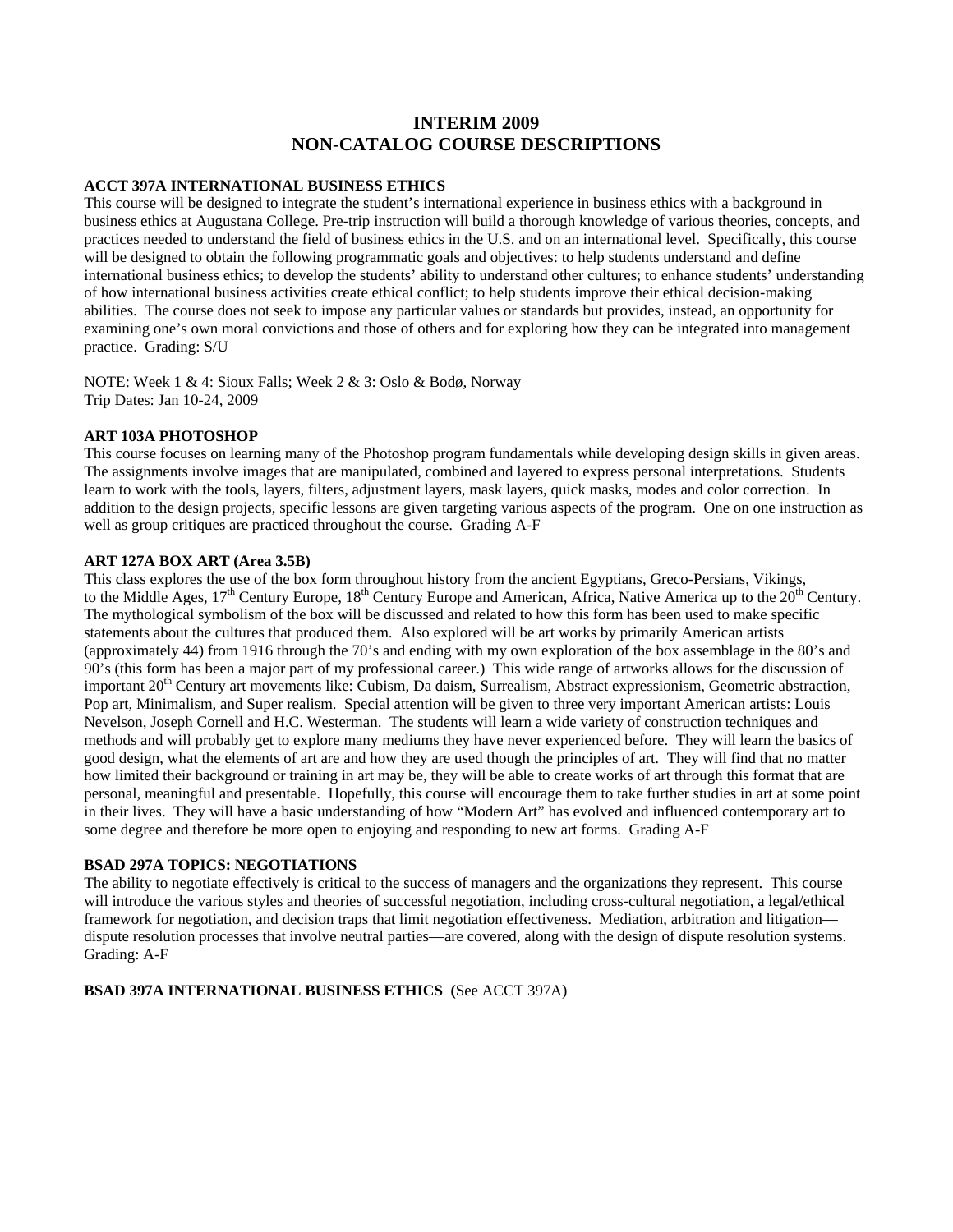# **CHEM 197A1, A2 TOPICS IN CHEMISTRY: BEYOND CHEM 120**

This course will build on experiences in CHEM 120 through expanded discussions on several topics. Discussion topics will begin with redox chemistry, bonding, nuclear chemistry, and colligative properties, then expand to others of interest as time allows. The course will include a lab experience supportive of the lecture. There will be 2 hrs of lecture and 3 hrs of lab each day. Grading: A-F

NOTE: May be applied to major in ACS Approved Chemistry (in place of CHEM 135). Prerequisite: CHEM 120

# **CIVT 202 PERTINENCE: GERMS GONE WILD: THE INFLUENCE OF DISEASE ON HISTORY**

Designed as an introduction to biological principals, this course uses historical events to explore the role of germs in human history. Focusing on different types of pathogens and/or disease vectors, student are invited to explore—through laboratory work, writings, readings, and discussion—the impact various diseases on societal development. Among the diseases explored are: porphyria, cholera, smallpox, bubonic plague, influenza, yellow fever, and syphilis. Towards the end of the class, students will be assigned a contemporary "disease" that allows them to show their scientific literacy, place the theoretical concepts learned into action, and show the global context for the disease under scrutiny. Grading: A-F

#### **CIVT 204 FREEDOM: ELEUTHERIA: FREEDOM & LITERATURE**

The subject of this course is freedom. From an early age, we are taught to love freedom, and America's founding documents tell us it is an unalienable right. What is less clear, however, is whether we truly understand freedom's nature and proper limits. To this end, we will be studying the literature of freedom, ranging from Shakespeare to Ishiguro to Fowles, as it relates to central ideas in political philosophy. Grading A-F

#### **ECON 297A STUDY AUSTRALIA: AUSTRALIA IN THE GLOBAL ECONOMY**

The purpose of this course is to help students understand the development and performance of the Australian economy in a world undergoing rapid globalization. As a western, English-speaking, trade-dependent country located near Southeast Asia, Australia provides a unique yet inviting perspective for this study. May be applied to major in Economics. Grading A-F

#### **ENGL 288A POETS AND THEIR PLACES: IRELAND'S LITERARY LANDSCAPES (UMAIE)**

This course studies the poetry, the plays and the fiction of W.B. Yeats, Seamus Heaney, Brian Friel, and James Joyce. It examines the legacy of place: how the landscape of these men shaped their artistic development. Grading: Student Option

## **ENGL 297A TOPICS: WOMEN IN POPULAR CULTURE**

In this course, we will investigate the ways in which women have been portrayed in mass media from its development in the nineteenth century to the present day. With readings ranging from literature to critical theory, we will speculate on the impact of and source for popular portrayals of women and what such portraits might be telling us about women's roles in society. Finally, because this is an English course, we will also think about the role of language in the construction of gender. Grading: A-F

## **GENL 137A ROOTS**

In this course students will learn how to conduct genealogical research and trace their own roots. The class will visit several Sioux Falls locations that contain genealogical information. Computers will be used to obtain and store genealogical records. The class will meet daily for the first two weeks. During the third week students will be on their own wherever they choose to conduct their research and assemble a family genealogical history. Class will again be held during the last week to go over additional techniques and share findings. Grading: A-F

## **GENL 168 BEFORE CSI: THE CREIMINAL ELEMENT IN FICTION**

"Before CSI: The Criminal Element in Fiction" will explore detective fiction and film from the 19<sup>th</sup> century to the present day. Students will examine the genre from an historical view, as well as from an analytical, literary perspective. Stories, commentaries, and films by authors of diverse backgrounds and cultures will be discussed. Grading: A-F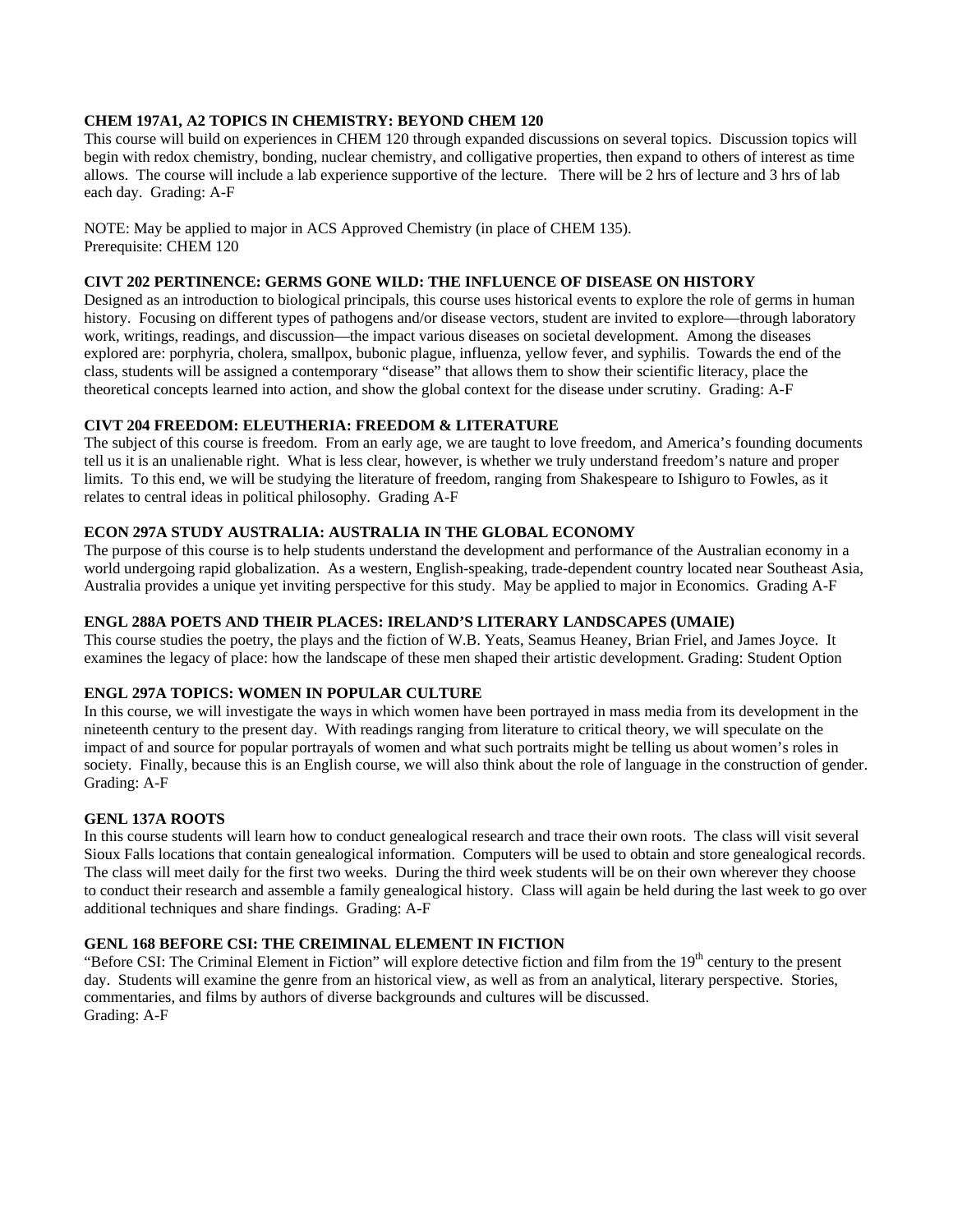#### **GENL 206A EMERGENCY MEDICAL TECHNICIAN**

This class provides the first phase of training in the career of an Emergency Medical Technician. The class consists of 120 hours of instruction including didactic, practical labs, and hospital trauma center observation. The course work emphasizes the development of the student's skill in recognition of the signs and symptoms of illnesses and injuries, and the proper performance of emergency care procedures. CPR Healthcare Provider is a prerequisite or co-requisite (may be taken during class for \$35 fee). Upon completion of the course, the student is eligible for the National Registry of Emergency Medical Technician-Basic practical and written examinations conducted by the SD Department of Public Safety EMS Division. Grading: S/U

NOTE: Special fees: \$70 testing fee and \$625 (includes textbook) payable to Avera McKennan Hospital on the first day of class.

#### **GENL 297A STUDY AUSTRALIA: JUSTICE, RIGHTS AND RECONCILIATION**

This course explores the unique aspects of social and economic inequality, the rights of indigenous people, an injustices perpetrated against refugee and new migrant communities as they play out in an Australian context. Specifically, the course will focus on the way that these issues are approached by government, portrayed in the media and understood by the Australian people. In particular there will be a significant emphasis on understanding these key human rights and social justice issues as they relate to members of the Australian Aboriginal community, as well as how they impact on new migrants and refugees who have come to Australia from Africa, the Middle East and parts of South-East Asia. Ultimately, the course will push students to explore the challenges facing the wider Australian community in regards to addressing issues of reconciliation and restorative justice with a view towards identifying pathways to healing. By the conclusion of the course, students will be tasked with examining how their exploration of social justice and human rights in the Australian context relates to their understanding of similar issues at home. Grading: A-F

#### **GENL 297B STUDY AUSTRALIA: CONTEMPORARY ISSUES IN INTERNATIONAL PUBLIC HEALTH**

The purpose of this course is to provide students with a uniquely engaging and enriching way of learning about public health issues from an international and multicultural perspective. Students will learn about the many factors causal to diseases found in southern Australia and the maintenance of health in both the Aboriginal and Australian communities. Students will understand the complexity and multiplicity of multidisciplinary issues in the practice of public health. They will have the opportunity to explore the Aboriginal culture and gain knowledge of specific health and social issues of the Australian culture including the Aboriginal population. Students will also understand the complex "fabric" of public health surveillance and disease prevention. This course will be taught primarily in a classroom setting, but some lectures may occur on historic sites where significant public health activities occurred. Grading: A-F

#### **GENS 235A GENDER, WORK AND FAMILY (Area 3.3)**

Although Americans tend to think of gender, work and family only in terms of private experience, these actually constitute three distinct but closely interconnected social systems which have profound impact on the life experiences of everyone (female and male.) The basic questions addressed by the course are: What does it mean to look at gender as a social system (rather than only a biological and/or psychological characteristic of an individual?) How does the social organization of work affect the social organization of families? How does the organization of family (as a social institution) affect the organization of work (in both the economy as a whole, as well as in particular economic sectors?) And – how do the traditional and changing cultural definitions of femininity and masculinity affect both of the other social institutions? The course will examine the historical connections among these social institutions as well as the changes that have occurred and are occurring. Grading: A-F

#### **HIST 297A LATINOS IN THE US: A SERVICE-LEARNING COURSE**

The growing presence of Latinos in the US has inspired passionate debate in sometimes vitriolic terms. In this servicelearning course, you will not only learn the issues at stake in the classroom, but also through direct contact with the local Latino population here in Sioux Falls. We will spend the first week examining the history of Latin America and of the Latino presence in the U.S. We will also consider the contemporary issues surrounding Latino communities in the U.S. like what it means to search for identity and place in the current social climate. Our class will then visit Latino-oriented businesses, churches, and homes in the area. You will choose a site to volunteer your time as a participant-observer and present your findings to the class. Grading: A-F

NOTE: While the ability to speak Spanish is not required to do well in the course, it would be very helpful.